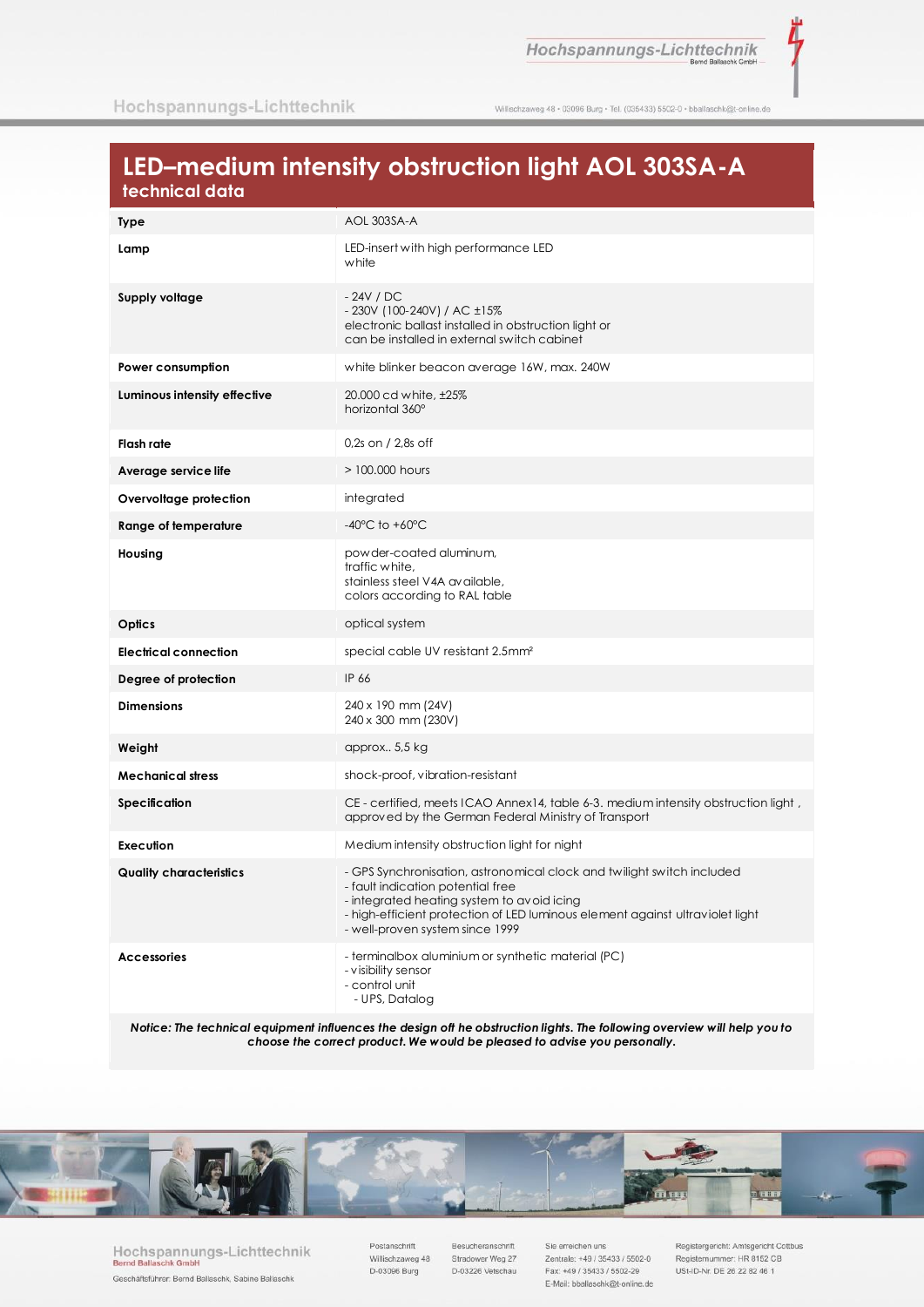Hochspannungs-Lichttechnik

Λ

Willischzaweg 48 · 03096 Burg · Tel. (035433) 5502-0 · bballaschk@t-online.de

## **execution AOL 303SA-A 24V DC**





[fig. similar]

| m             |
|---------------|
|               |
| Order volume: |
|               |



Hochspannungs-Lichttechnik<br>Bernd Ballaschk GmbH Geschäftsführer: Bernd Ballaschk, Sabine Ballaschk

Postanschrift Villischzaweg 48<br>D-03096 Burg Besucheranschrift Stradower Weg 27<br>D-03226 Vetschau Sie erreichen uns Zentrale: +49 / 35433 / 5502-0 Fax: +49 / 35433 / 5502-29 E-Mail: bballaschk@t-online.de Registergericht: Amtsgericht Cottbus<br>Registernummer: HR 8152 CB<br>USt-ID-Nr. DE 26 22 82 46 1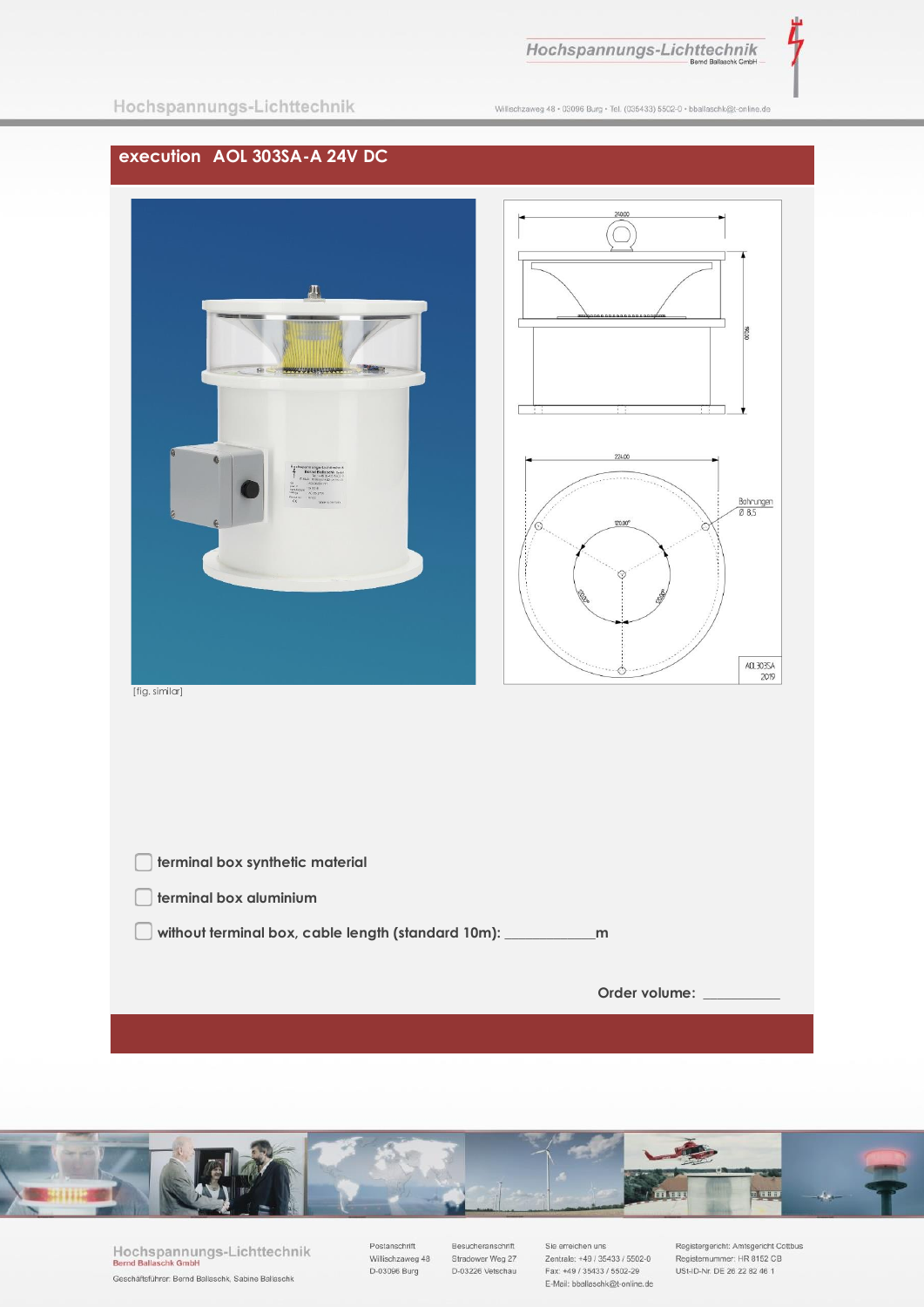

Λ

|  | Hochspannungs-Lichttechnik |  |
|--|----------------------------|--|
|  |                            |  |

Willischzaweg 48 · 03096 Burg · Tel. (035433) 5502-0 · bballaschk@t-online.de

### **execution AOL 303SA-A 230V AC**





[fig. similar]

| terminal box synthetic material                         |               |
|---------------------------------------------------------|---------------|
| terminal box aluminium                                  |               |
| without terminal box, cable length (standard 10m): ____ | m             |
|                                                         |               |
|                                                         | Order volume: |
|                                                         |               |



Hochspannungs-Lichttechnik<br>Bernd Ballaschk GmbH Geschäftsführer: Bernd Ballaschk, Sabine Ballaschk

Postanschrift Willischzaweg 48<br>D-03096 Burg Besucheranschrift Stradower Weg 27<br>D-03226 Vetschau

Sie erreichen uns Zentrale: +49 / 35433 / 5502-0<br>Fax: +49 / 35433 / 5502-29 E-Mail: bballaschk@t-online.de Registergericht: Amtsgericht Cottbus<br>Registernummer: HR 8152 CB<br>USt-ID-Nr. DE 26 22 82 46 1